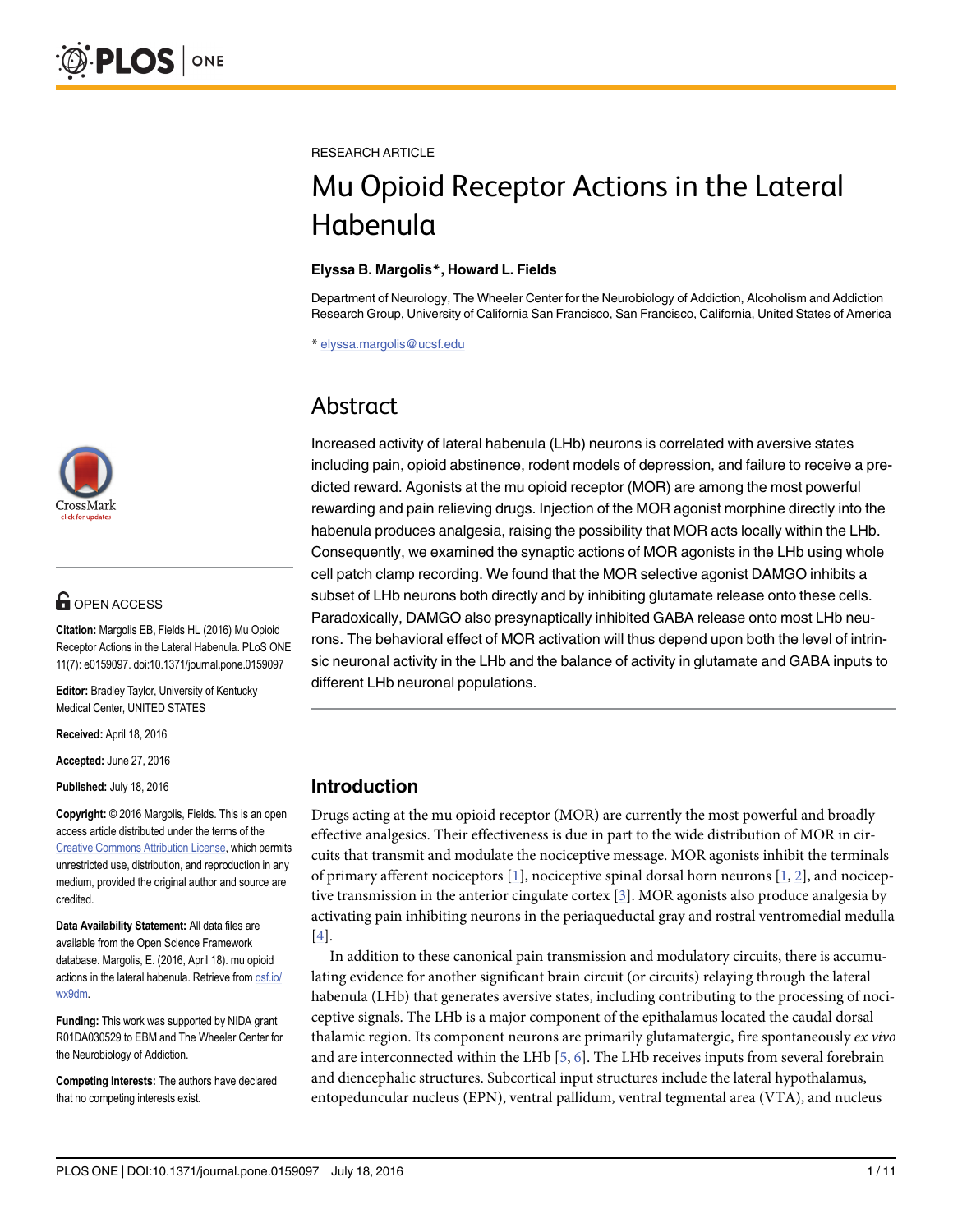<span id="page-1-0"></span>accumbens [[7\]](#page-9-0). The cortical afferents arise from the anterior cingulate and anterior insular cortex both of which have pain responsive neurons [\[8,](#page-9-0) [9](#page-9-0)]. Different LHb populations project directly to dopaminergic VTA or serotonergic (dorsal raphe nucleus (DRN)) neurons [\[10\]](#page-9-0). A third population of LHb output neurons excite GABAergic neurons in the caudal midbrain (the rostromedial tegmental nucleus (RMTg))  $[11]$  and optogenetically stimulating the LHb input to RMTg produces aversion [\[12](#page-9-0)]. Separate subpopulations of RMTg neurons inhibit VTA dopamine and DRN serotonergic neurons [\[13\]](#page-9-0). Importantly, LHb neurons also project to the canonical pain modulating nucleus the periaqueductal gray [\[14,](#page-9-0) [15\]](#page-9-0).

Consistent with a role in aversive signaling, LHb neuronal firing patterns encode a variety of negative outcomes and aversive states including pain and rodent models of depression. LHb neurons fire in response to aversive stimuli including tail pinch [[16](#page-9-0)], sciatic nerve stimulation [\[17](#page-9-0)] and air puff to the face [\[18\]](#page-9-0). Optogenetic activation of glutamatergic inputs from the VTA to LHb neurons is also aversive [[19](#page-9-0)], suggesting that increased activity of LHb neurons is sufficient to generate a negative state. Lesions of the habenula can block the analgesic effect of electrical stimulation in the lateral hypothalamus  $[20]$  $[20]$ , indicating that it can be a critical node in a pain relief circuit.

The prominent role of LHb in aversive signaling and its connection with MOR sensitive brain regions implicated in both pain transmission and modulation raises the question of whether MOR agonists can act directly within the LHb to alleviate aversive states such as ongoing pain. Consistent with this idea, the MOR agonist morphine given systemically prevents the increase in LHb neural activity caused by pain  $[17]$  $[17]$  $[17]$  and morphine injection directly into the habenula can produce analgesia [\[21\]](#page-9-0). Morphine withdrawal induces fos activation in the LHb [\[22](#page-10-0)], which may reflect termination of MOR inhibition of LHb neurons. This action could contribute to the aversiveness of morphine abstinence. Here we examined pre- and post-synaptic elements in the LHb for sensitivity to MOR activation using whole cell patch clamp recordings in adult male rats. We hypothesized that since many LHb neurons are excited by pain, MOR activation should inhibit a subset of LHb neurons. We report that in fact the MOR selective agonist DAMGO directly hyperpolarizes a subset of LHb neurons and inhibits glutamate release on to that same subpopulation. GABA release was also partially inhibited by MOR activation. These synaptic actions provide a basis for understanding the behavioral effects of MOR agonists acting in the LHb.

# Materials and Methods

All animal protocols were conducted in strict accordance with the recommendations of the National Institutes Health (NIH) in the Guide for the Care and Use of Laboratory Animals. Research protocols were approved by the Institutional Animal Care and Use Committee (University of California at San Francisco, CA), approval ID AN091813-03D. Decapitation was performed following deeply anesthetizing the animals with isoflurane to minimize discomfort.

# Slice Preparation and Electrophysiology

Recordings were made in adult male Sprague-Dawley rats  $(>200 \text{ g})$ . Rats were deeply anesthetized with isoflurane and then decapitated. Coronal brain slices (200 μm thick) were prepared using a vibratome (Leica Instruments). Slices were prepared in ice cold Ringer solution (in mM: 119 NaCl, 2.5 KCl, 1.3 MgSO<sub>4</sub>, 1.0 NaH<sub>2</sub>PO<sub>4</sub>, 2.5 CaCl<sub>2</sub>, 26.2 NaHCO<sub>3</sub>, and 11 glucose saturated with 95% O<sub>2</sub>-5% CO<sub>2</sub>) and allowed to recover at 33°C for at least 1 hr. Slices were visualized under a Zeiss Axioskop FS 2 plus with differential interference contrast optics and infrared illumination or an Axio Examiner A1 also equipped with Dodt optics, each using a Zeiss Axiocam MRm and Axiovision 4 (Zeiss) or Microlucida (MBF Biosciences) software.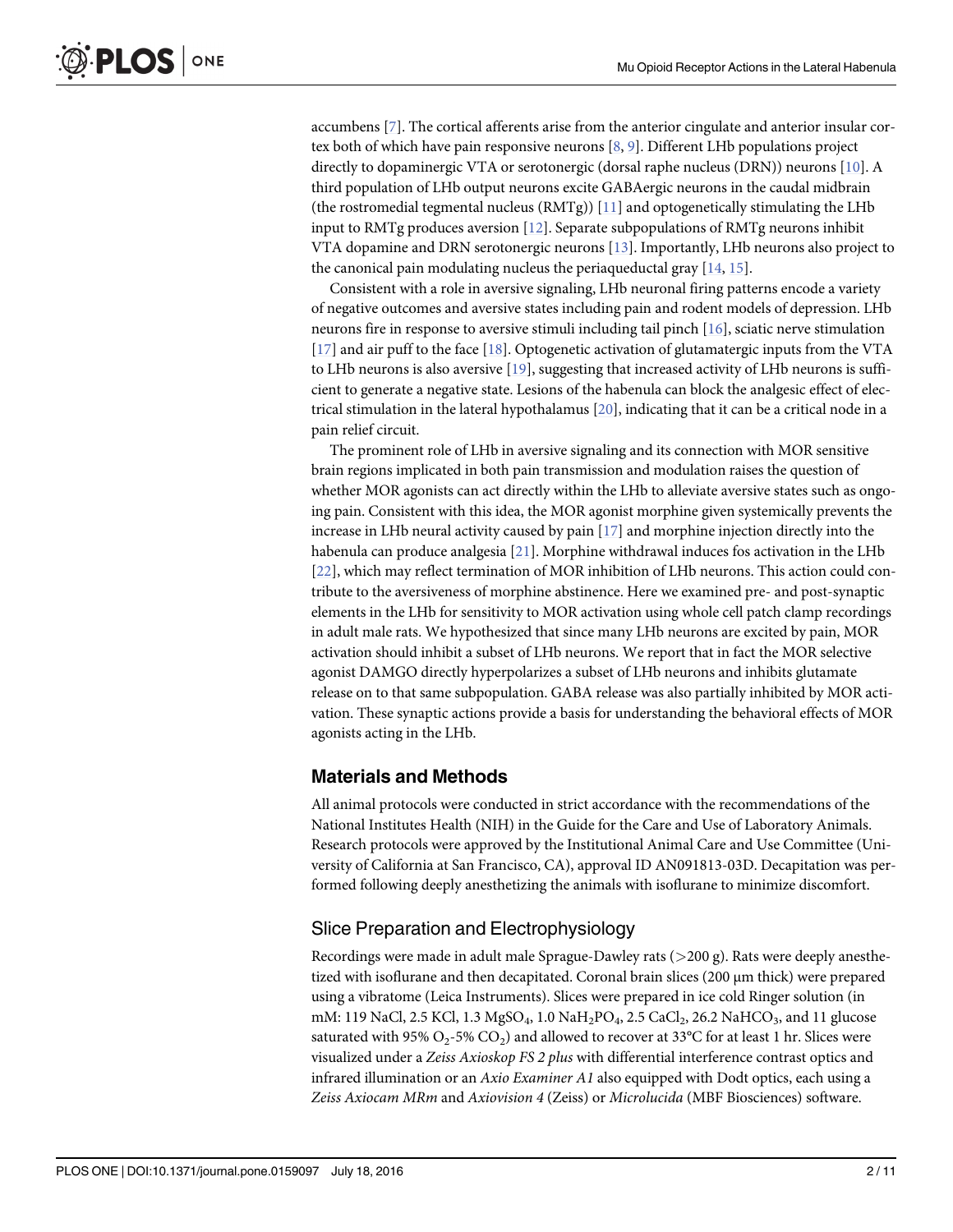<span id="page-2-0"></span>Whole cell recordings were made at 33°C using  $4-5$  M $\Omega$  pipettes. Recordings were made using Axopatch 1-D amplifiers (Axon Instruments), filtered at 5 kHz and collected at 20 kHz using IGOR Pro (Wavemetrics). For all current clamp experiments  $I = 0$ , for voltage clamp experiments  $V_m$  = -60 or -70 mV. For synaptic experiments, bipolar stimulating electrodes were placed in the LHb, and paired electrical pulses (50 ms interval) were delivered once every 10 s. Liquid junction potentials were not corrected during recordings. Input and series resistances were monitored with hyperpolarizing pulses (0.1 Hz) throughout each experiment.

When measuring glutamatergic synaptic events and for current clamp experiments, the pipette solution contained (in mM): 123 K-gluconate, 10 HEPES, 0.2 EGTA, 8 NaCl, 2 MgATP, 0.3 Na3GTP, and 0.1% biocytin (pH 7.2, osmolarity adjusted to 275 mOsm/L). To measure glutamatergic synaptic events recordings were completed in the presence of 20 μM gabazine to block  $GABA_AR$  mediated synaptic events.  $GABA_AR$  mediated synaptic events were recorded in the presence of 10 μM DNQX using an internal solution containing (in mM): 128 KCl, 20 NaCl, 1 MgCl<sub>2</sub>, 1 EGTA, 0.3 CaCl<sub>2</sub>, 10 HEPES, 2 MgATP and 0.3 Na<sub>3</sub>GTP (pH 7.2, osmolarity adjusted to 275 mOsm/L). All drugs were applied by bath perfusion.

Recordings were completed throughout the anterior-posterior extent of the LHb, mostly within either the central part of the medial division of the LHb or the adjacent magnocellular part of the lateral division of the LHb [\[23\]](#page-10-0). No relationships were observed between MOR actions and recording location.

Agonists, antagonists, salts, ATP, and GTP were obtained from MilliporeSigma or Tocris (Bio-Techne).

# Data Analysis

Results are presented as mean ± S.E.M. Drug effects were statistically evaluated in each neuron by binning data into 30 s data points and comparing the last 8 baseline data points to the last 8 data points during drug application using Student's unpaired t test. All neurons recorded in current clamp were quiescent during DAMGO testing, therefore membrane potential was analyzed in all cases. To measure the amplitude of electrically evoked postsynaptic currents, a 2 ms period just before the stimulation artifact was compared to a 2 ms period around the peak current. The paired pulse ratio (PPR) was calculated by dividing the second evoked amplitude by the first. Spontaneous and miniature postsynaptic currents were identified by searching the smoothed first derivative of the data trace for values that exceeded a set threshold, and these events were visually confirmed. Experiments where the event frequency was < 0.5 Hz were not included in the analysis because too few events were measured for reliable quantification. Statistical comparisons between groups of neurons were made using one way ANOVAs. Other statistical tests are indicated in the text where they were applied.  $p < 0.05$  was required for significance in all analyses.

#### **Results**

We hypothesized that MOR activation in the LHb would decrease its output activity. The most direct synaptic action for this effect is a postsynaptic hyperpolarization. In voltage clamp experiments ( $V_m$  = -60 or -70 mV) we tested LHb neurons for changes in holding current during bath application of the MOR selective agonist DAMGO (500 nM). DAMGO caused a small but significant outward current in a subset of neurons (7/15; 16.8  $\pm$  5.0 pA; [Fig 1A and 1B\)](#page-3-0). Outward currents were partially reversed by the MOR selective antagonist CTAP ( $n = 4$ ;  $57 \pm 11\%$  recovery to baseline). In current clamp experiments (I = 0), we observed a hyperpo-larization in response to DAMGO in a subset (5/12) of LHB neurons ([Fig 1C\)](#page-3-0). Among all 12 DAMGO sensitive neurons (current and voltage clamp experiments), increases in conductance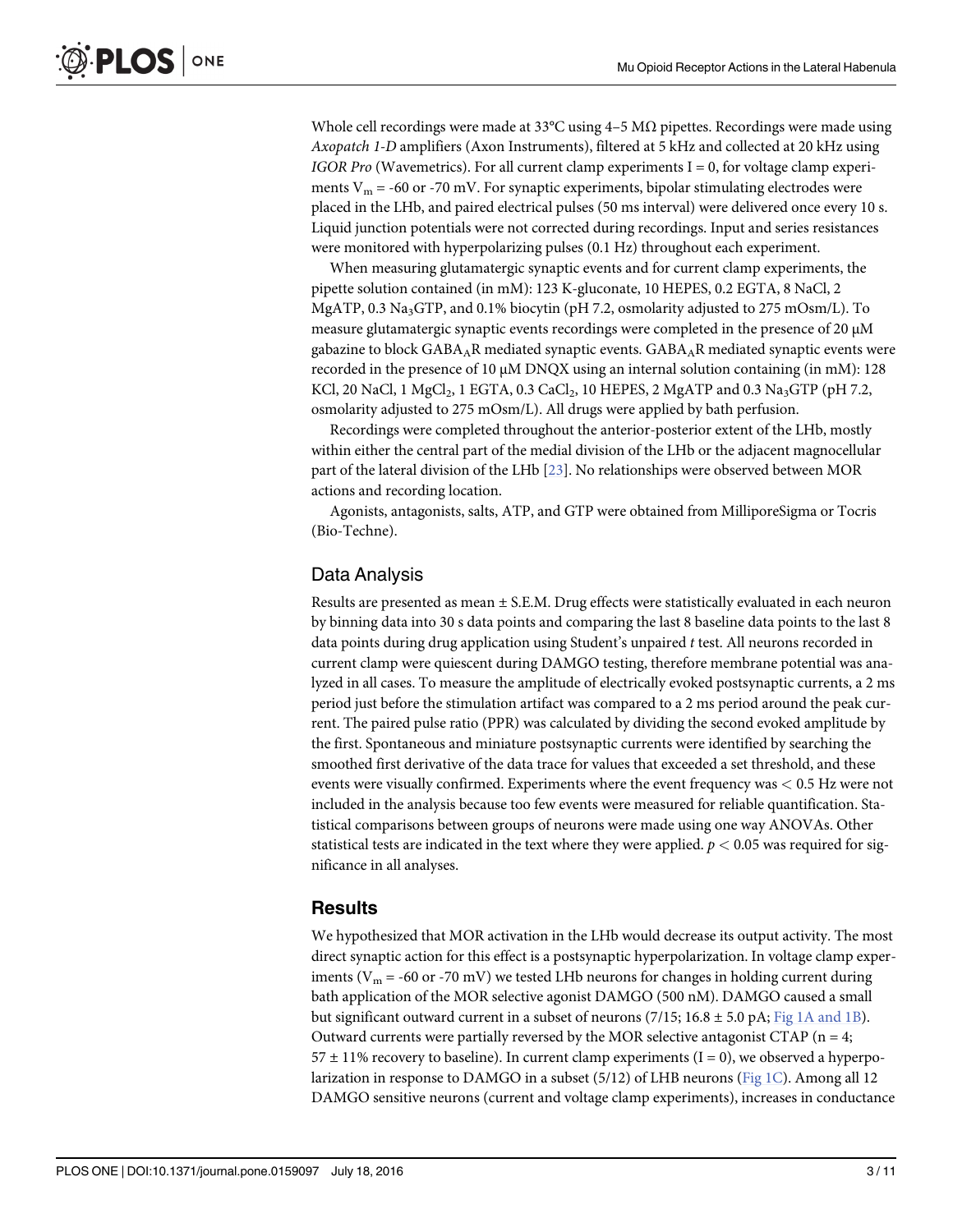<span id="page-3-0"></span>

[Fig 1. M](#page-2-0)OR activation hyperpolarizes a subset of LHb neurons. (A) Example voltage clamp recording of an LHb neuron where DAMGO (500 nM) produced an outward current, reversed by naltrexone (1 μM). (B) 500 nM DAMGO induced a significant outward current in 7 out of 15 neurons. (C) In current clamp (I = 0 pA), 5 out of 12 neurons were significantly hyperpolarized by 500 nM DAMGO.

doi:10.1371/journal.pone.0159097.g001

were also observed in 6 neurons, suggesting a channel opening. No depolarizations or inward currents were observed in response to DAMGO.

Inhibition of glutamate release onto LHb neurons is another mechanism by which MOR activation could decrease activity of LHb neurons. We first examined DAMGO effects on electrically evoked excitatory postsynaptic currents (EPSCs). Under these recording conditions, the non-NMDAR antagonist DNQX (10 μM) completely eliminated the EPSCs (96  $\pm$  1% blockade,  $n = 4$ ). In 3 out of 10 neurons, 500 nM DAMGO caused a significant decrease in the amplitude of the evoked EPSCs ( $Fig 2A$  and  $2B$ ). To estimate the onset time, in the 3 neurons with a significant DAMGO response we calculated the time to half maximal effect to be  $2.39 \pm 0.06$  min after DAMGO was added to the perfusion solution. The PPR, an indication of release probability, increased in all 3 neurons that showed a change in evoked EPSC amplitude, suggesting a presynaptic decrease in the probability of release (Fig  $3F$ ). There was a significant difference in this difference in PPR before and after DAMGO between those cells in which we observed a DAMGO effect on the evoked EPSC amplitude and those in which we did not (change in PPR 0.269  $\pm$  0.073 vs 0.005  $\pm$  0.066, respectively,  $p = 0.048$ ). This suggests that DAMGO has a presynaptic inhibitory effect on glutamate release. There was no difference in the baseline PPR between those neurons where DAMGO inhibited the evoked EPSC and those where it did not, suggesting no baseline difference in the probability of release across the inputs onto these two neuronal populations  $(0.75 \pm 0.19 \text{ vs } 0.65 \pm 0.10, \text{ respectively}; p = 0.6; \text{Fig } 2\text{F}).$ To further support the presynaptic site of MOR action, we measured the frequency and amplitude of spontaneous EPSCs (sEPSCs) in the same neurons. sEPSC frequency decreased with DAMGO application to some extent in most neurons, but this change was much larger in cells where evoked EPSC amplitude decreased, and these two measures were significantly correlated (Fig 2C–[2E and 2G](#page-4-0)). Across all neurons, there was no change in sEPSC amplitude in the presence of DAMGO (94  $\pm$  6% of baseline, n = 12; [Fig 2E\)](#page-4-0), however there was also some attenuation of sEPSC amplitude across the 3 neurons where DAMGO markedly inhibited the evoked EPSC (76  $\pm$  17% of baseline, n = 3; [Fig 2E](#page-4-0)). There was no relationship between the change in sEPSC amplitude in DAMGO and the evoked EPSC inhibition ( $Fig 2H$ ). Together, these data are consistent with a presynaptic MOR inhibition of glutamate release onto a subset of LHb neurons.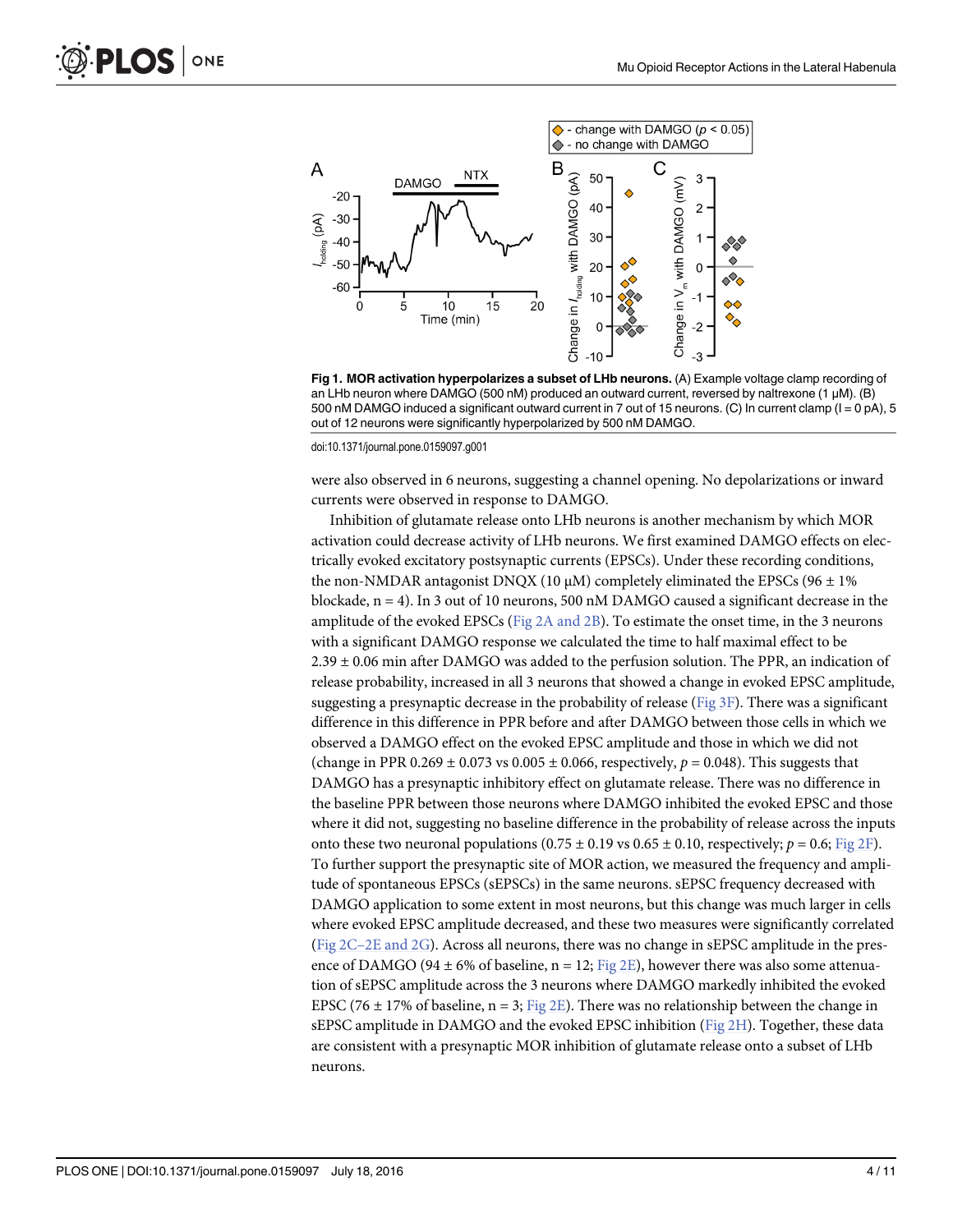<span id="page-4-0"></span>



[Fig 2. M](#page-3-0)OR activation inhibits glutamate release onto a subset of LHb neurons. (A) Example traces of glutamate mediated evoked EPSCs in a cell showing an inhibition in response to 500 nM DAMGO. Scale bars 100 pA and 20 ms. (B) Summary of evoked EPSC time course across all 10 neurons tested with DAMGO. Inset: In the 3 neurons where DAMGO caused a significant decrease in the amplitude of the evoked EPSCs, the MOR selective antagonist CTAP reversed this effect. Scale bars 25% and 5 min. (C) Example traces from a neuron where DAMGO decreased the frequency, but not the amplitude, of sEPSCs. Scale bars 40 pA and 50 ms. The cumulative probability plots for this same neuron (D) show a shift to larger inter-event intervals (i) indicating a decrease in event frequency, but no change in event amplitude (ii), during DAMGO application. Across all neurons where sEPSCs were measured, the frequency of sEPSCs decreased to at least some extent during DAMGO application (E, left). There was no consistent change in sEPSC amplitude in response to DAMGO (E, right). (F) In the 3 neurons where DAMGO inhibited the amplitude of the evoked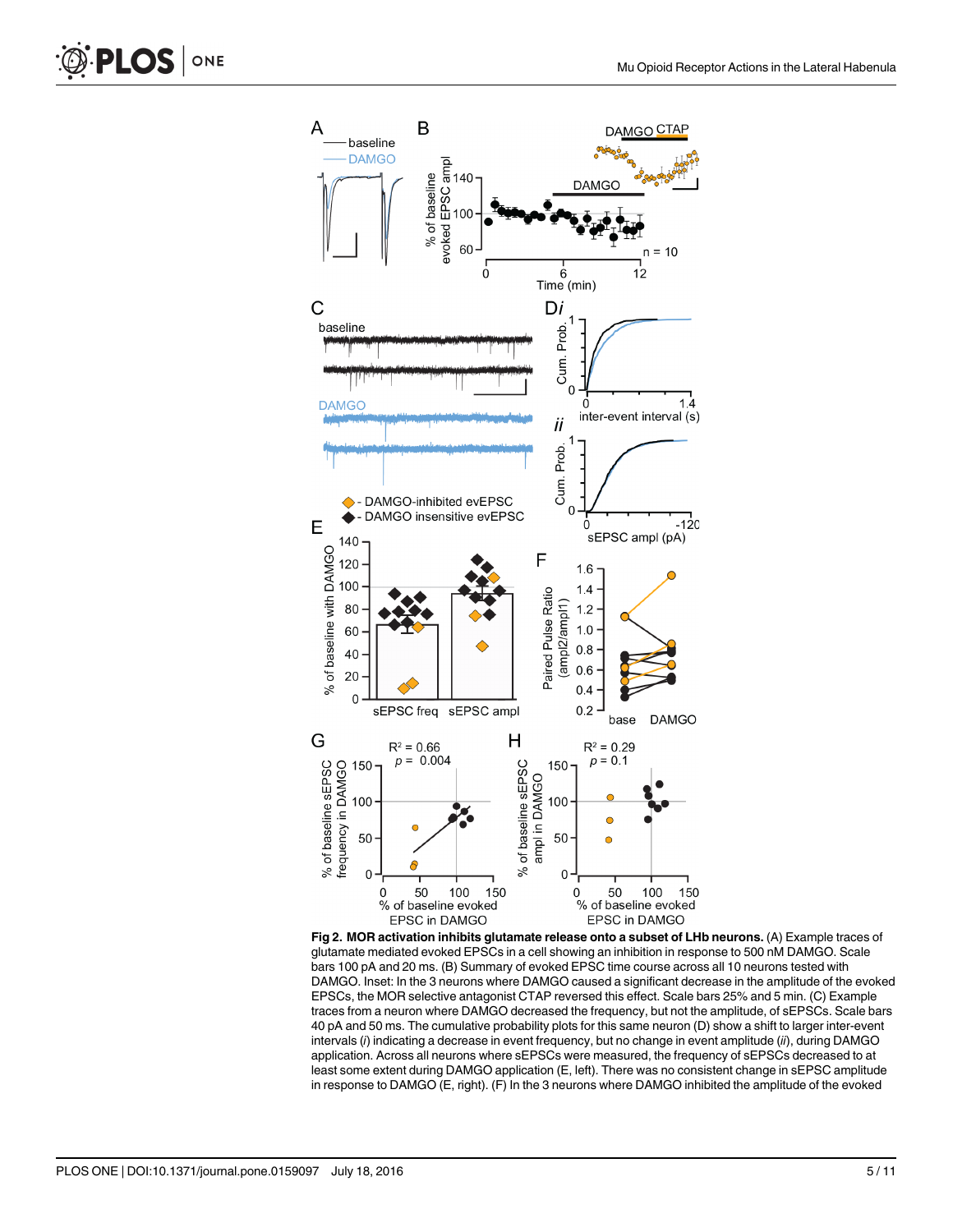EPSCs, the PPR also increased. (G) Across neurons where both electrically evoked EPSCs and sEPSCs were measured, there was a significant direct correlation between the inhibition of the amplitude of evoked EPSCs by DAMGO and the inhibition of sEPSC frequency. (H) There was no relationship between the effect of DAMGO on evoked and spontaneous EPSC amplitude across neurons.

#### doi:10.1371/journal.pone.0159097.g002

We observed some baseline differences in sEPSC measures between those neurons where the evoked EPSC was inhibited by DAMGO and those that were insensitive. The baseline sEPSC frequency was greater in those neurons where DAMGO inhibited the evoked EPSCs  $(7.5 \pm 2.7 \text{ Hz vs } 3.3 \pm 0.4 \text{ Hz}, p = 0.047)$ . The mean baseline amplitude of sEPSCs was also significantly larger in those neurons where DAMGO inhibited evoked glutamate release  $(-24 \pm 2)$ pA vs -15  $\pm$  2 pA,  $p = 0.039$ ). In addition to this presynaptic MOR action, DAMGO induced outward currents in 2 of the 3 neurons where we observed inhibition of glutamatergic EPSCs; no outward currents were observed in the 7 neurons where DAMGO did not affect evoked EPSCs ( $p = 0.07$ ; 2-tailed Fisher exact test). This arrangement is similar to MOR control of nociceptive transmission in spinal cord substantia gelatinosa neurons that are directly hyperpolarized by DAMGO and have primary afferent glutamatergic input that is presynaptically inhibited by DAMGO  $[1, 2]$  $[1, 2]$  $[1, 2]$  $[1, 2]$ .

Since we found that a subset of LHb neurons are hyperpolarized by MOR activation, and LHb neurons make local glutamatergic synapses and fire spontaneously in the slice [[5,](#page-9-0) [6\]](#page-9-0), it is possible that the ubiquitous decrease in sEPSC frequency we observed in response to DAMGO [\(Fig 2E](#page-4-0)) was partly due to MOR inhibition of other LHb glutamatergic neurons in the slice. To isolate presynaptic MOR actions at glutamate terminals we measured DAMGO effects in the presence of the Na<sup>+</sup> channel blocker tetrodotoxin (TTX, 500 nM) to prevent action potential firing. On average, TTX application decreased the frequency of sEPSCs to  $77 \pm 16\%$  of baseline (n = 7 neurons). TTX application did not change the event amplitude (107  $\pm$  14% of baseline amplitude,  $n = 7$ ). In the presence of TTX, 5 neurons were tested for DAMGO effects on miniature EPSCs (mEPSCs). Consistent with the evoked EPSC data, the DAMGO induced change in mEPSC frequency was significantly greater ( $p = 0.005$ ) in the 2 neurons where DAMGO caused an outward current (64  $\pm$  7% decrease in frequency from baseline) compared to the 3 neurons with no DAMGO induced outward current  $(9 \pm 4\%$  decrease in frequency from baseline). There was a trend towards a decrease in mEPSC amplitude across all 5 neurons tested with DAMGO (baseline:  $-23.4 \pm 4.3$  pA vs DAMGO:  $-13.8 \pm 1.9$  pA;  $p = 0.08$ ), and mEPSC amplitude decreased in both of the neurons where DAMGO caused a decrease in mEPSC frequency  $(56 \pm 4\%)$  of baseline). Such a decrease in mEPSC amplitude could either be caused by a postsynaptic decrease in AMPAR function or due to selective MOR inhibition of terminals producing larger mEPSCs. The fact that mEPSC frequency is decreased only in a subset of LHb neurons when firing of other neurons in the slice is blocked, compared to the more uniform inhibition of sEPSC frequency, indicates that a significant number of MOR sensitive LHb neurons make local glutamatergic synapses onto other LHb neurons that are DAMGO-insensitive.

We also tested whether MOR activation affected GABAergic synapses in the LHb. We confirmed that the evoked potentials recorded in these experiments were  $GABA_AR$  mediated: 20 μM gabazine eliminated the evoked potentials (97  $\pm$  6% inhibition, n = 4). In most LHb neurons (9/11) we observed at least some inhibition of evoked  $GABA_AR$  mediated IPSCs (29  $\pm$  9%) inhibition,  $n = 11$ ; [Fig 3A and 3B\)](#page-6-0). To estimate the onset time in the 9 neurons with a significant DAMGO effect we calculated the time to half maximal effect to be 2.25  $\pm$  0.35 min after DAMGO was added to the perfusion solution. This is similar to the onset timing of the inhibition of evoked EPSCs ( $p = 0.8$  ANOVA). DAMGO also inhibited the sIPSC frequency in LHb neurons (Fig [3C and 3D\)](#page-6-0). The inhibition of evoked IPSCs correlated with the inhibition of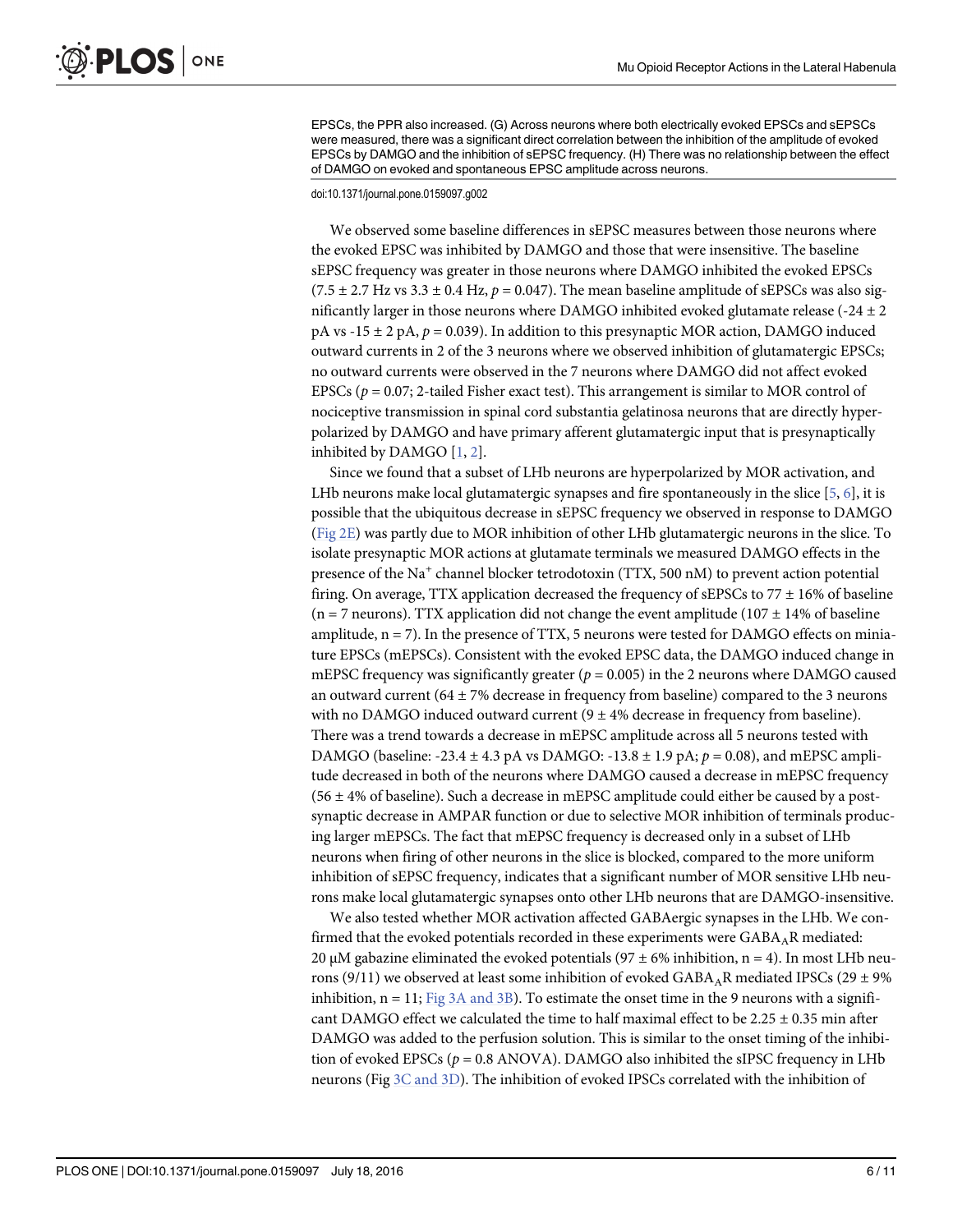<span id="page-6-0"></span>



[Fig 3. M](#page-3-0)OR inhibits GABAergic terminals onto LHb neurons. (A) Example electrically stimulated IPSCs are inhibited by 500 nM DAMGO application. Scale bars 50 pA and 20 ms. (B) Time course average of DAMGO effect across all neurons tested. (C, top) Example traces of sIPSCs during baseline and in DAMGO. Scale bars 100 pA and 500 ms. Cumulative plots for the same example neuron show a shift to longer interevent intervals in the presence of DAMGO (C, lower left) but no change in the sIPSC amplitude in response to DAMGO (C, lower right). (D) Distribution of inhibition of sIPSC frequency by DAMGO across all measured neurons. In neurons where both electrically evoked IPSCs and sIPSCs were measured, there was a significant positive relationship between the DAMGO induced inhibition of evoked IPSC amplitude and sIPSC frequency (E), suggesting a presynaptic MOR action. (F) There was no consistent change in sIPSC amplitude in response to DAMGO.

doi:10.1371/journal.pone.0159097.g003

sIPSC frequency in the same neurons ( $Fig 3E$ ). There was no observed change in sIPSC amplitude (104  $\pm$  11% of baseline, n = 11; Fig 3F), consistent with a presynaptic MOR effect. We also found a small but significant increase in the PPR in response to DAMGO across all 11 neurons (baseline =  $0.74 \pm 0.10$ , DAMGO =  $0.82 \pm 0.18$ ,  $p = 0.01$  paired 2-tailed Student's t-test).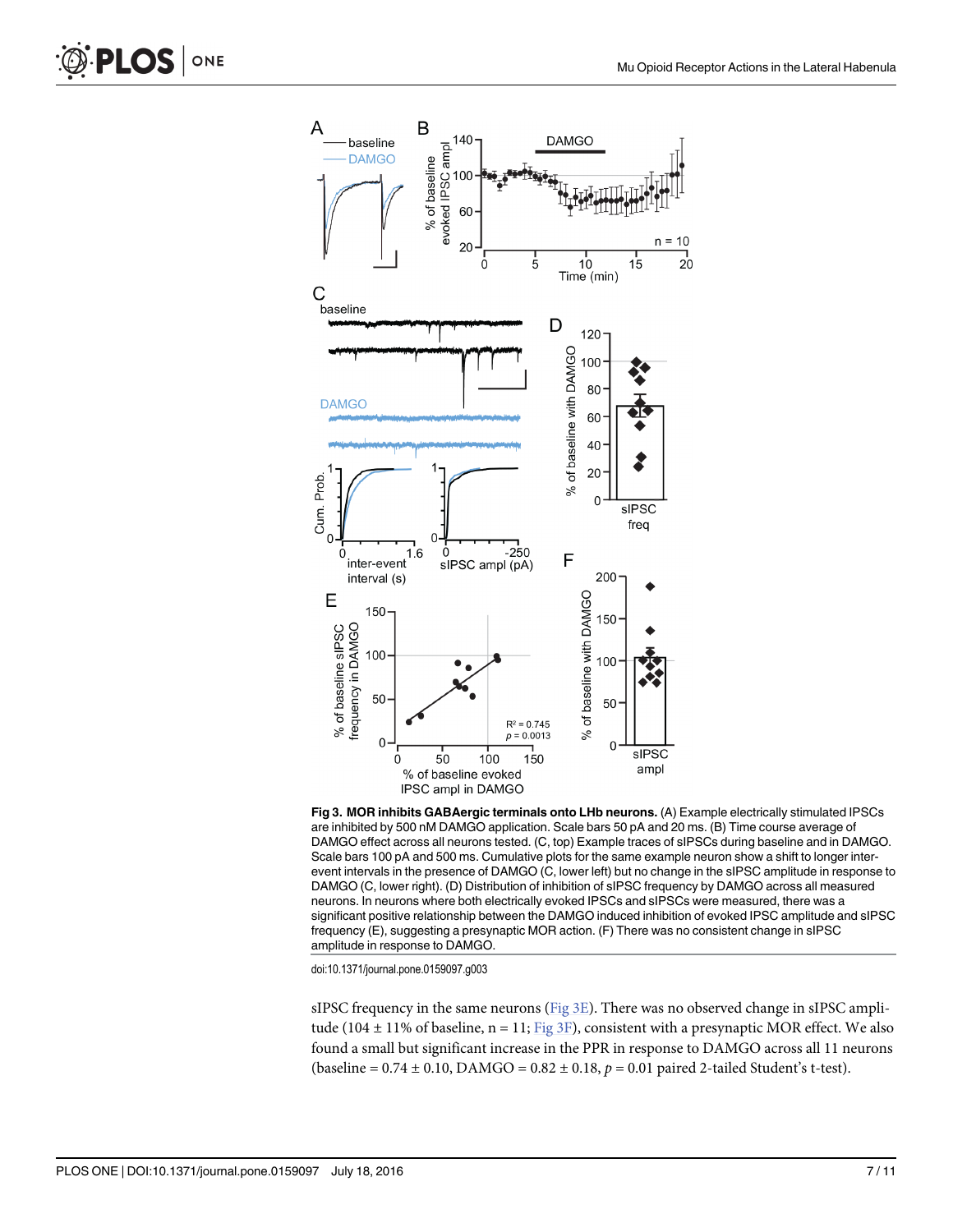<span id="page-7-0"></span>Together, these data demonstrate a significant presynaptic MOR inhibition of GABA release onto LHb neurons.

### **Discussion**

Here we show that the MOR selective agonist DAMGO inhibits a subset of LHb neurons by two distinct synaptic mechanisms: postsynaptic hyperpolarization and presynaptic inhibition of glutamate release. Our evidence indicates that both actions are largely restricted to a single, distinct subset of LHb neurons. If increased activity in this subset of LHb neurons contributes to pain or an aversive state, these inhibitory actions could contribute to MOR induced analgesia or negative reinforcement.

We also found presynaptic inhibition of GABA release onto a larger subpopulation of LHb neurons (Fig 4). Given that the proportion of neurons in which we observe this effect is significantly larger than those with an inhibition of glutamate release (2-tailed Fisher exact test,  $p = 0.03$ ) it is likely that there are LHb neurons which receive GABA inputs that are inhibited by MOR while their glutamate inputs are unaffected. The predominance of inhibition of GABA release would most likely have a net excitatory effect on these LHb neurons; however, the behavioral impact of such an action is unclear. In this regard, it is critical to determine whether this presynaptic inhibition of GABA release is more consistent within a subset of LHb neurons, such as those with a particular projection target. For instance, the LHb efferent projections to the VTA, DRN, and RMTg arise from different LHb cell bodies  $[11, 13]$  $[11, 13]$  $[11, 13]$  and therefore may contribute differentially to behavior.

Even if consistent patterns of MOR synaptic actions based on efferent projection target emerge, the interpretation of the presynaptic inhibitory action will be challenging. The LHb receives inputs from a variety of sources and different inputs can selectively target LHb neurons with different downstream targets. For instance, nucleus accumbens inputs target LHb neurons



Fig 4. The distributions of MOR inhibitions of release varies between glutamate terminals and GABA terminals. The observations of cells tested for DAMGO effects in evoked EPSCs appears bimodal, with one cluster near 40% of baseline and another apparently insensitive, near 100% of baseline. In observations of DAMGO effects on GABA<sub>A</sub>R mediated IPSCs, most responses were clustered around 75% of baseline, and only 2 cells clearly showed no response to DAMGO.

doi:10.1371/journal.pone.0159097.g004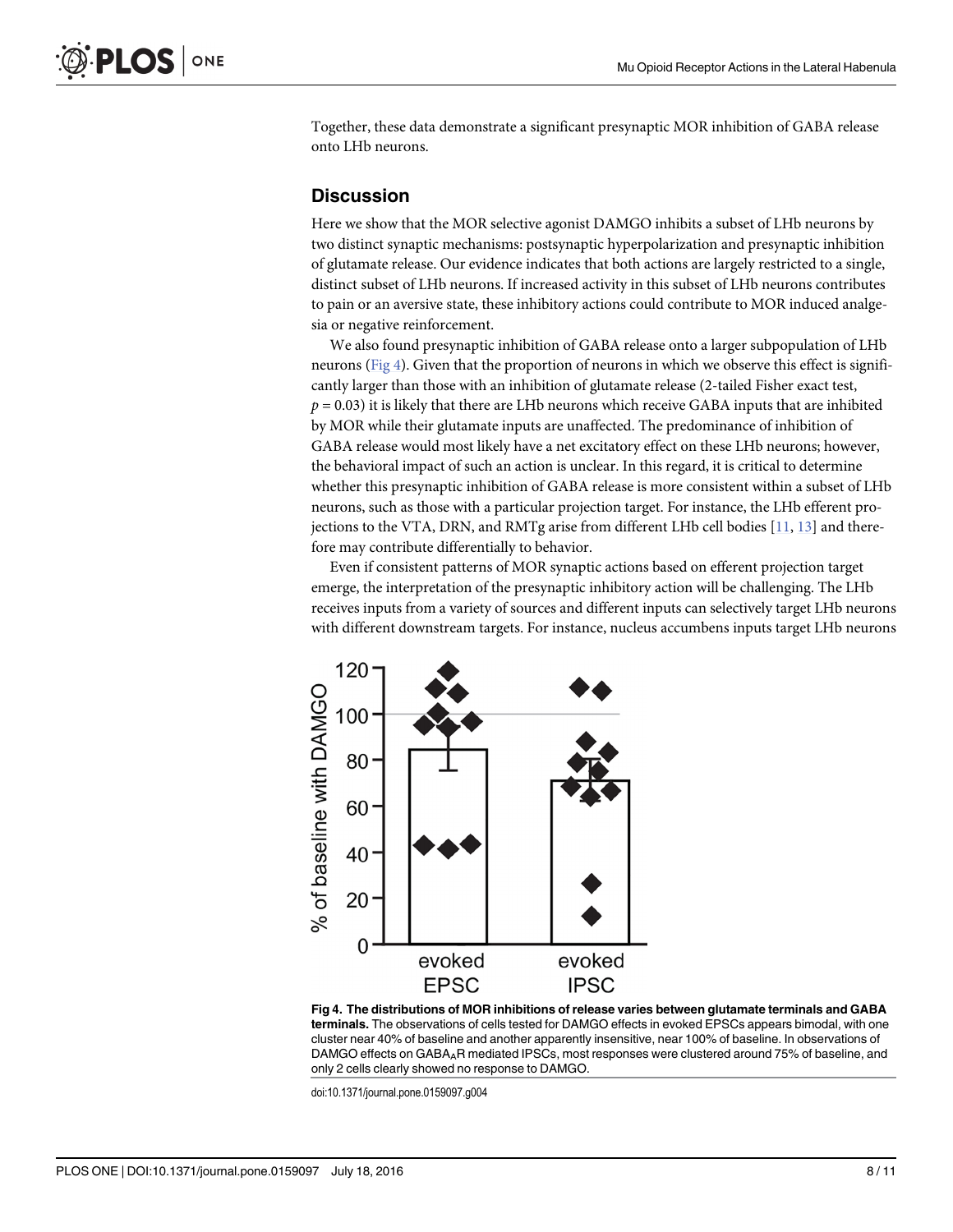<span id="page-8-0"></span>that project to the DRN/periaqueductal grey  $[14]$  $[14]$  $[14]$ , and the inputs from the lateral hypothalamic area synapse onto LHb neurons that project to the VTA and RMTg  $[24]$ . Even within the LHb projection to the VTA, for example, there are synapses onto both dopamine and GABA neurons  $[25]$ , whose actions can be opposing  $[26, 27]$  $[26, 27]$  $[26, 27]$ . Similarly, subsets of LHb neurons projecting to various other brain regions including the RMTg and DRN could target several different neuronal populations with different and in some cases opposing behavioral actions. In addition, these parallel circuits could interact within the LHb through the local glutamatergic connections. In this way, MOR expression may affect the activity of a wider group of LHb outputs even though the direct somadendritic inhibition occurs in a relatively restricted subset of neurons. Furthermore, presynaptic inhibition will only be significant behaviorally if the inhibited input is active. It will be essential in future experiments to study the effects of MOR agonists on neurotransmitter release from terminals that are identified as arising from specific inputs, as well as in particular projections.

It is somewhat surprising that MOR inhibited GABA release onto more neurons than gluta-mate release [\(Fig 4\)](#page-7-0), given that several major LHb inputs (e.g. from the EPN and VTA) corelease GABA and glutamate, and anatomical evidence indicates that most axon terminals in the LHb contain both neurotransmitters [\[28,](#page-10-0) [29\]](#page-10-0). One possibility is that these MORs are expressed on inputs that are exclusively GABAergic, potentially from sources such as the nucleus accumbens whose projection neurons are not thought to synthesize glutamate. Although there is evidence for co-release from single vesicles in LHb [[29](#page-10-0)], another possibility is that even in terminals that release both GABA and glutamate, vesicles with each neurotransmitter are segregated and have different release sites, such that the MOR signaling could be restricted to GABA release sites. In fact, there is evidence that G protein coupled receptor effects can be highly compartmentalized, even within individual spines [\[30\]](#page-10-0), as is the Ca<sup>2+</sup> influx contributing to neurotransmitter release [\[31](#page-10-0)]. As the physiological function of co-release remains to be determined, it is too early to speculate on the role of these presynaptic MORs. Future studies will be directed at investigating which specific GABAergic inputs are modulated by MORs activation, and how this relates to GABA-glutamate co-release.

# **Conclusions**

The LHb has emerged as a critical node of converging circuits that participate in pain transmission and modulation. It is ideally situated as a target for MOR mediated pain control. Here we discovered three distinct synaptic actions of MOR that predominate in different subpopulations of LHb neurons; in one subset MOR activation hyperpolarizes the neuron and presynaptically inhibits glutamate release, effects consistent with an analgesic action. Presynaptic inhibition of GABA release was also observed in a larger subset of LHb neurons. Further experiments will be required to determine how these synaptic actions control pain and contribute to opioid reward.

# Acknowledgments

We thank Peter T. K. Fong for technical assistance.

# Author Contributions

Conceived and designed the experiments: EBM HLF. Performed the experiments: EBM. Analyzed the data: EBM. Wrote the paper: EBM HLF.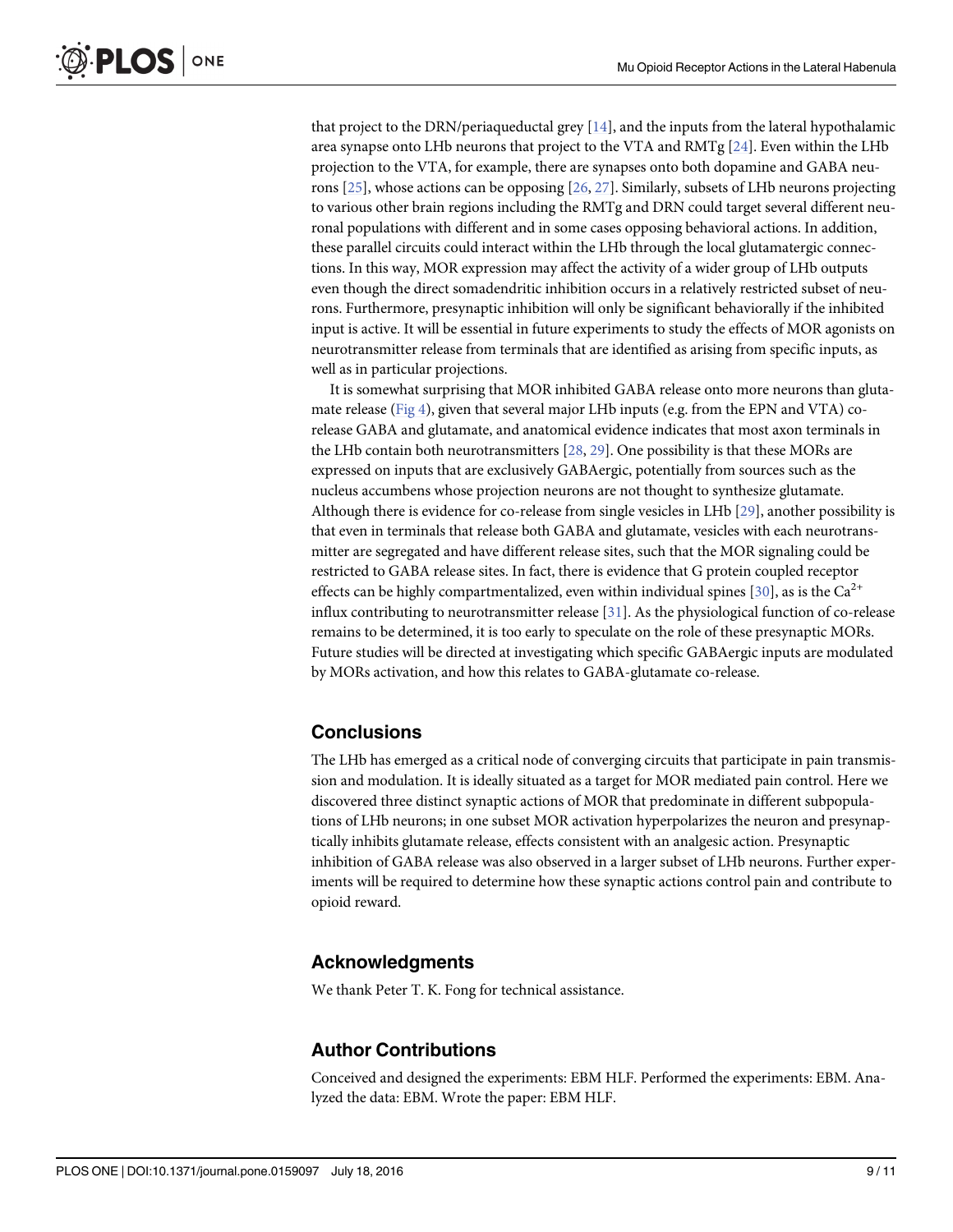#### <span id="page-9-0"></span>References

- [1.](#page-0-0) Grudt TJ, Williams JT. mu-Opioid agonists inhibit spinal trigeminal substantia gelatinosa neurons in guinea pig and rat. J Neurosci. 1994; 14(3 Pt 2):1646–54. PMID: [8126561](http://www.ncbi.nlm.nih.gov/pubmed/8126561).
- [2.](#page-0-0) Yoshimura M, North RA. Substantia gelatinosa neurones hyperpolarized in vitro by enkephalin. Nature. 1983; 305(5934):529–30. PMID: [6621700](http://www.ncbi.nlm.nih.gov/pubmed/6621700).
- [3.](#page-0-0) Navratilova E, Xie JY, Meske D, Qu C, Morimura K, Okun A, et al. Endogenous opioid activity in the anterior cingulate cortex is required for relief of pain. J Neurosci. 2015; 35(18):7264–71. doi: [10.1523/](http://dx.doi.org/10.1523/JNEUROSCI.3862-14.2015) [JNEUROSCI.3862-14.2015](http://dx.doi.org/10.1523/JNEUROSCI.3862-14.2015) PMID: [25948274](http://www.ncbi.nlm.nih.gov/pubmed/25948274); PubMed Central PMCID: PMCPMC4420787.
- [4.](#page-0-0) Fields H. State-dependent opioid control of pain. Nat Rev Neurosci. 2004; 5(7):565–75. Epub 2004/06/ 23. doi: [10.1038/nrn1431](http://dx.doi.org/10.1038/nrn1431) [pii]. PMID: [15208698.](http://www.ncbi.nlm.nih.gov/pubmed/15208698)
- [5.](#page-0-0) Kim U, Chang SY. Dendritic morphology, local circuitry, and intrinsic electrophysiology of neurons in the rat medial and lateral habenular nuclei of the epithalamus. J Comp Neurol. 2005; 483(2):236–50. doi: [10.1002/cne.20410](http://dx.doi.org/10.1002/cne.20410) PMID: [15678472.](http://www.ncbi.nlm.nih.gov/pubmed/15678472)
- [6.](#page-0-0) Weiss T, Veh RW. Morphological and electrophysiological characteristics of neurons within identified subnuclei of the lateral habenula in rat brain slices. Neuroscience. 2011; 172:74-93. doi: [10.1016/j.](http://dx.doi.org/10.1016/j.neuroscience.2010.10.047) [neuroscience.2010.10.047](http://dx.doi.org/10.1016/j.neuroscience.2010.10.047) PMID: [20974229.](http://www.ncbi.nlm.nih.gov/pubmed/20974229)
- [7.](#page-1-0) Herkenham M, Nauta WJ. Afferent connections of the habenular nuclei in the rat. A horseradish peroxidase study, with a note on the fiber-of-passage problem. J Comp Neurol. 1977; 173(1):123–46. doi: [10.](http://dx.doi.org/10.1002/cne.901730107) [1002/cne.901730107](http://dx.doi.org/10.1002/cne.901730107) PMID: [845280](http://www.ncbi.nlm.nih.gov/pubmed/845280).
- [8.](#page-1-0) Greatrex RM, Phillipson OT. Demonstration of synaptic input from prefrontal cortex to the habenula i the rat. Brain Res. 1982; 238(1):192–7. PMID: [7083014.](http://www.ncbi.nlm.nih.gov/pubmed/7083014)
- [9.](#page-1-0) Kim U, Lee T. Topography of descending projections from anterior insular and medial prefrontal regions to the lateral habenula of the epithalamus in the rat. Eur J Neurosci. 2012; 35(8):1253-69. doi: [10.1111/](http://dx.doi.org/10.1111/j.1460-9568.2012.08030.x) [j.1460-9568.2012.08030.x](http://dx.doi.org/10.1111/j.1460-9568.2012.08030.x) PMID: [22512256](http://www.ncbi.nlm.nih.gov/pubmed/22512256).
- [10.](#page-1-0) Bernard R, Veh RW. Individual neurons in the rat lateral habenular complex project mostly to the dopaminergic ventral tegmental area or to the serotonergic raphe nuclei. J Comp Neurol. 2012; 520 (11):2545–58. doi: [10.1002/cne.23080](http://dx.doi.org/10.1002/cne.23080) PMID: [22492391.](http://www.ncbi.nlm.nih.gov/pubmed/22492391)
- [11.](#page-1-0) Gonçalves L, Sego C, Metzger M. Differential projections from the lateral habenula to the rostromedial tegmental nucleus and ventral tegmental area in the rat. J Comp Neurol. 2012; 520(6):1278–300. doi: [10.1002/cne.22787](http://dx.doi.org/10.1002/cne.22787) PMID: [22020635](http://www.ncbi.nlm.nih.gov/pubmed/22020635).
- [12.](#page-1-0) Stamatakis AM, Stuber GD. Activation of lateral habenula inputs to the ventral midbrain promotes behavioral avoidance. Nat Neurosci. 2012; 15(8):1105–7. doi: [10.1038/nn.3145](http://dx.doi.org/10.1038/nn.3145) PMID: [22729176](http://www.ncbi.nlm.nih.gov/pubmed/22729176); PubMed Central PMCID: PMCPMC3411914.
- [13.](#page-1-0) Lavezzi HN, Parsley KP, Zahm DS. Mesopontine rostromedial tegmental nucleus neurons projecting to the dorsal raphe and pedunculopontine tegmental nucleus: psychostimulant-elicited Fos expression and collateralization. Brain Struct Funct. 2012; 217(3):719–34. doi: [10.1007/s00429-011-0368-z](http://dx.doi.org/10.1007/s00429-011-0368-z) PMID: [22179106](http://www.ncbi.nlm.nih.gov/pubmed/22179106); PubMed Central PMCID: PMCPMC3382375.
- [14.](#page-1-0) Li YQ, Takada M, Mizuno N. Demonstration of habenular neurons which receive afferent fibers from the nucleus accumbens and send their axons to the midbrain periaqueductal gray. Neurosci Lett. 1993; 158(1):55–8. PMID: [7694201.](http://www.ncbi.nlm.nih.gov/pubmed/7694201)
- [15.](#page-1-0) Xie Q, Itoh M, Miki T, Dong YY, Takeuchi Y. Occlusion of the femoral artery induced fos-like immunoreactive neurons in the lateral habenular nucleus projecting to the midbrain periaqueductal gray in the rat. Okajimas Folia Anat Jpn. 1998; 75(4):167–72. PMID: [9871400](http://www.ncbi.nlm.nih.gov/pubmed/9871400).
- [16.](#page-1-0) Zhang CX, Zhang H, Xu HY, Li MX, Wang S. The lateral habenula is a common target of cocaine and dexamethasone. Neurosci Lett. 2013; 555:12–7. doi: [10.1016/j.neulet.2013.09.019](http://dx.doi.org/10.1016/j.neulet.2013.09.019) PMID: [24055298](http://www.ncbi.nlm.nih.gov/pubmed/24055298).
- [17.](#page-1-0) Benabid AL, Jeaugey L. Cells of the rat lateral habenula respond to high-threshold somatosensory inputs. Neurosci Lett. 1989; 96(3):289–94. PMID: [2717054.](http://www.ncbi.nlm.nih.gov/pubmed/2717054)
- [18.](#page-1-0) Matsumoto M, Hikosaka O. Representation of negative motivational value in the primate lateral habenula. Nat Neurosci. 2009; 12(1):77–84. doi: [10.1038/nn.2233](http://dx.doi.org/10.1038/nn.2233) PMID: [19043410;](http://www.ncbi.nlm.nih.gov/pubmed/19043410) PubMed Central PMCID: PMCPMC2737828.
- [19.](#page-1-0) Root DH, Mejias-Aponte CA, Qi J, Morales M. Role of glutamatergic projections from ventral tegmental area to lateral habenula in aversive conditioning. J Neurosci. 2014; 34(42):13906–10. doi: [10.1523/](http://dx.doi.org/10.1523/JNEUROSCI.2029-14.2014) [JNEUROSCI.2029-14.2014](http://dx.doi.org/10.1523/JNEUROSCI.2029-14.2014) PMID: [25319687](http://www.ncbi.nlm.nih.gov/pubmed/25319687).
- [20.](#page-1-0) Fuchs P, Cox VC. Habenula lesions attenuate lateral hypothalamic analgesia in the formalin test. Neuroreport. 1993; 4(2):121–4. PMID: [8453046](http://www.ncbi.nlm.nih.gov/pubmed/8453046).
- [21.](#page-1-0) Ma QP, Shi YS, Han JS. Further studies on interactions between periaqueductal gray, nucleus accumbens and habenula in antinociception. Brain Res. 1992; 583(1–2):292–5. PMID: [1504835.](http://www.ncbi.nlm.nih.gov/pubmed/1504835)